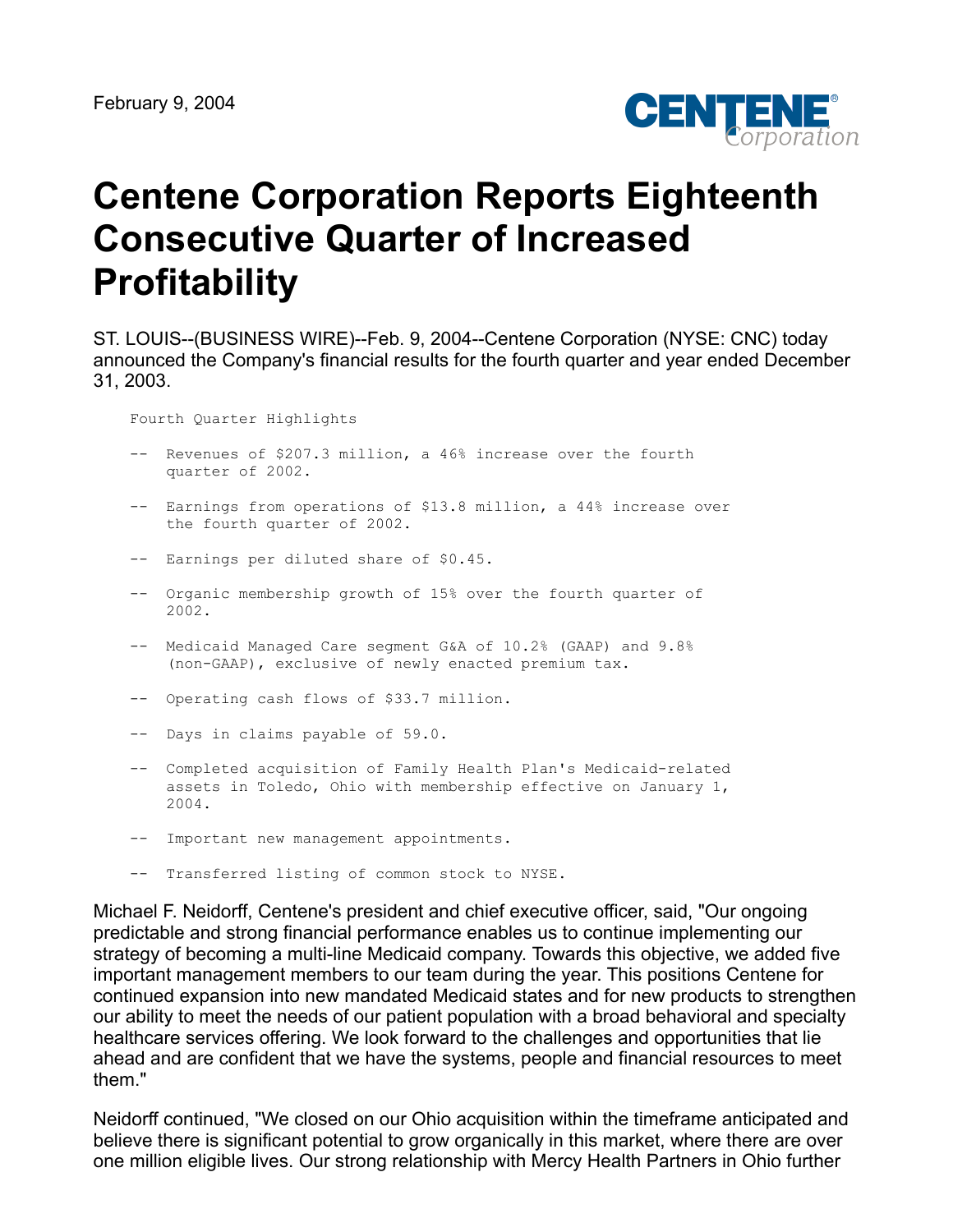increases our confidence. Our other states are meeting our growth expectations, with particularly strong growth in Indiana, Texas and Wisconsin. The multiple opportunities for continued growth both organically and through acquisitions remain intact."

"The states' budget landscapes have improved since last year, and we continued to help them address their budget challenges through our margin protection programs that focus on a combination of rate increases and administrative policy changes that supplement the amount of rate increases. The year ahead offers significant opportunities for Centene, recognizing the government's growing concern for the 44 million uninsured Americans who would benefit from our programs," concluded Neidorff.

Membership totaled 489,600 at December 31, 2003, a 19.5% increase from 409,600 at December 31, 2002 and a 4.8% increase from 467,100 at September 30, 2003.

The following table depicts membership by state at December 31, 2003 and 2002:

|                       | 2003               | 2002               |
|-----------------------|--------------------|--------------------|
| Wisconsin<br>Texas    | 157,800<br>158,400 | 133,000<br>118,000 |
| Indiana<br>New Jersey | 119,400<br>54,000  | 105,700<br>52,900  |
| TOTAL                 | 489,600            | 409,600            |
|                       |                    |                    |

The following table depicts membership by line of business at December 31, 2003 and 2002:

|                          | 2003                          | 2002                          |
|--------------------------|-------------------------------|-------------------------------|
| Medicaid<br>SCHIP<br>SSI | 411,800<br>68,400<br>9,400(a) | 336,100<br>65,900<br>7,600(b) |
|                          |                               |                               |
| TOTAL                    | 489,600                       | 409,600                       |

(a) 4,400 at-risk; 5,000 ASO

(b) 3,900 at-risk; 3,700 ASO

Statement of Earnings Highlights

 -- For the fourth quarter of 2003, revenues increased 46.3% to \$207.3 million from \$141.7 million in the fourth quarter of 2002. Net of acquisitions, revenues increased 38.9% over the same prior year quarter. The health benefits ratio (HBR), which reflects medical services costs as a percent of premium revenues, was 81.2% and compares to 82.5% for the same period in 2002. General and administrative expenses as a percent of revenues increased to 12.2% from 10.8%. Earnings from operations increased 43.8% to \$13.8 million from \$9.6 million in 2002. Net earnings improved to \$9.7 million, or \$0.45 per diluted share, compared to \$6.8 million, or \$0.38 per diluted share, for the fourth quarter of 2002.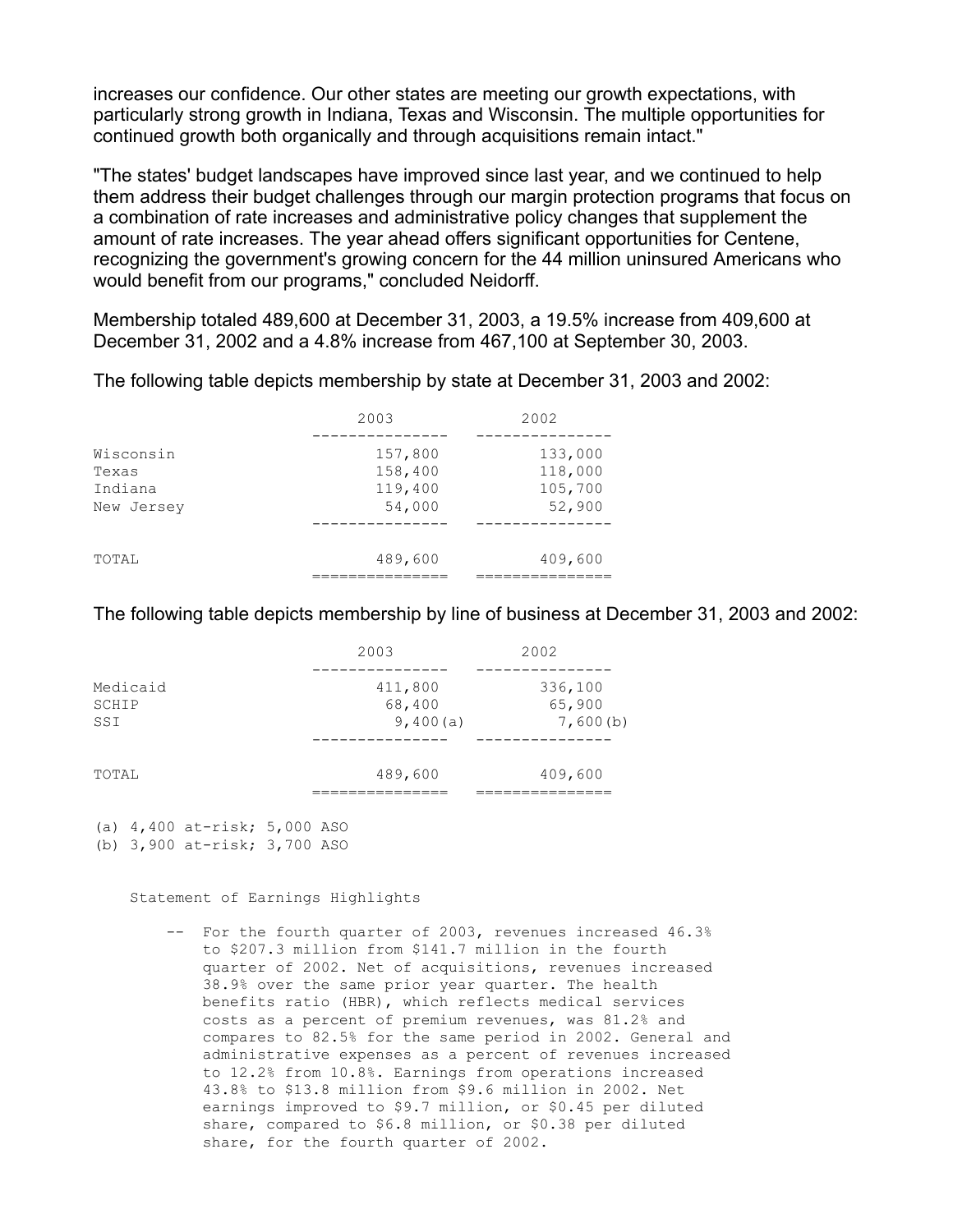Both the HBR and the general and administrative expense ratio were affected by the newly enacted premium tax imposed by the state of Texas on September 1, 2003. The HBR was 81.2% (GAAP) and 81.6% excluding \$1.1 million in premium revenue dollars attributable to the premium tax (non-GAAP). Similarly, excluding the effect of the tax on general and administrative expenses, the expense ratio was 12.2% (GAAP) and 11.8% (non-GAAP) in total, and 10.2% (GAAP) and 9.8% (non-GAAP) for the Medicaid Managed Care segment.

- -- Investment and other income for the fourth quarter of 2003 was \$1.7 million, an increase from \$0.9 million in the fourth quarter of 2002. This was largely due to interest income generated from the increased cash and investment balances on hand primarily resulting from the Company's follow-on financing in August 2003. The Company's effective tax rate for the quarter was 37.0%.
- -- For the year ended December 31, 2003, revenues increased 66.8% to \$769.7 million from \$461.5 million in the year ended 2002. The health benefits ratio of 82.4% compares to 82.3% for the year ended 2002. General and administrative expenses as a percent of revenues increased to 11.5% from 10.9% reflecting the implementation of Centene's Specialty Services segment, as well as the aforementioned premium tax. Earnings from operations increased 48.5% to \$46.9 million from \$31.6 million in 2002. Net earnings improved 29.9% to \$33.3 million, or \$1.73 per diluted share.
- -- The following table sets forth fully diluted earnings per share for the first, second, third and fourth quarters of 2003 as reported (GAAP) and on a pro forma basis (non-GAAP). Pro forma (non-GAAP) net earnings per diluted share assumes that as of January 1, 2003: 1) the Company's August 2003 follow-on common stock offering was completed, 2) the net proceeds were invested in short-term instruments bearing interest of 2.0% and 3) the Company's tax rate was 38.0%.

|                                                                                                                       |                          |              |           | 01 2003 |
|-----------------------------------------------------------------------------------------------------------------------|--------------------------|--------------|-----------|---------|
| Net earnings, as<br>reported (GAAP) \$ 9,697 \$ 8,704 \$ 7,708 \$ 7,161                                               |                          |              |           |         |
| Pro forma interest<br>income, net of<br>related tax effects                                                           |                          | 121          | 252       | 252     |
| Pro forma (non-<br>GAAP) net earnings $\frac{1}{5}$ 9,697 $\frac{1}{5}$ 8,825 $\frac{1}{5}$ 7,960 $\frac{1}{5}$ 7,413 |                          |              |           |         |
| Earnings per common<br>share:<br>Diluted, as<br>reported (GAAP) \$                                                    | $0.45$ \$                | $0.44 \pm$   | $0.43$ \$ | 0.40    |
| Diluted, pro forma<br>(non-GAAP)                                                                                      | \$<br>$0.45 \frac{1}{5}$ | $0.41 \pm 5$ | $0.37$ \$ | 0.35    |
| Shares used in                                                                                                        |                          |              |           |         |

computing per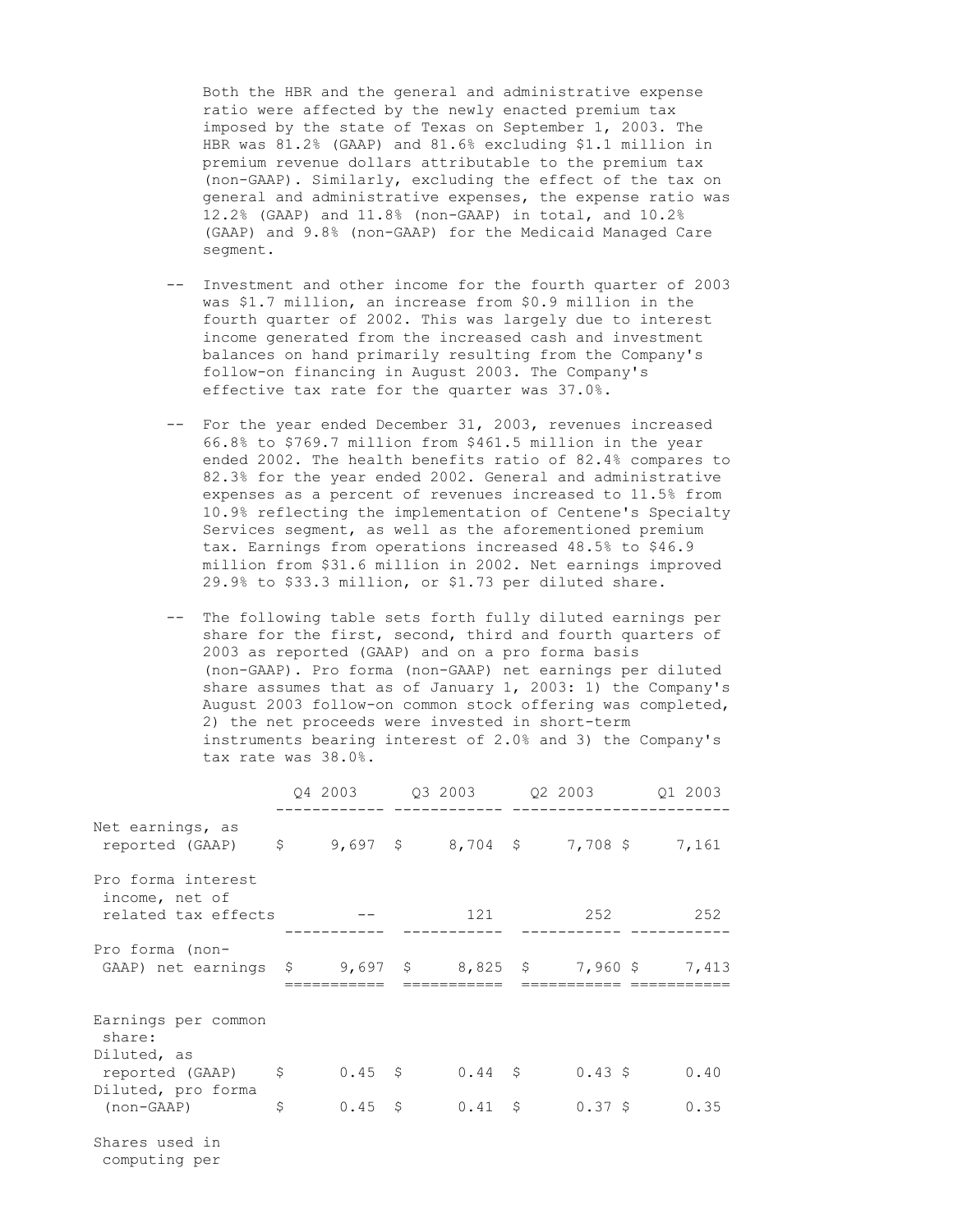| GAAP)              | 21,541,918                                     | 21,454,645 | 21, 253, 016 21, 207, 266 |           |
|--------------------|------------------------------------------------|------------|---------------------------|-----------|
| Pro forma (non-    |                                                |            |                           |           |
|                    |                                                |            |                           |           |
| $non-GARP)$        |                                                | 1,612,500  | 3,450,000                 | 3,450,000 |
| Pro forma effect   |                                                |            |                           |           |
| As reported (GAAP) | 21,541,918  19,842,145  17,803,016  17,757,266 |            |                           |           |
| share amounts:     |                                                |            |                           |           |

# Balance Sheet Highlights

At December 31, 2003, the Company had cash and investments of \$284.7 million, a portion of which is restricted due to state regulatory requirements. Medical claims liabilities totaled \$106.6 million, representing 59.0 days in claims payable, influenced by increased inventory levels.

Cash flows from operating activities of \$56.0 million for the twelve months ended December 31, 2003, reflect a 41.2% increase year over year.

## Outlook

Karey L. Witty, Centene's chief financial officer, commented, "We anticipate 2004 revenue in the range of \$940 to \$950 million and net earnings of \$1.89 to \$1.96 per share. This does not include the potential impact of any acquisitions we may undertake during 2004."

# Conference Call

As previously announced, the Company will host a conference call on February 10, 2004 at 8:30 a.m. (Eastern Standard Time) to review the financial results for the fourth quarter and year ended December 31, 2003, and to discuss its business outlook. Michael F. Neidorff and Karey L. Witty will host the conference call. Investors are invited to participate in the conference call by dialing (800) 273-1254 in the United States and Canada, and (706) 679- 8592 for international participants, or via a live Internet broadcast at the Company's website, www.centene.com. A replay of the call will be available from February 10, 2004 shortly after completion of the call and ending on February 17, 2004 at 11:59 p.m. Investors may dial (800) 642-1687 in the United States and (706) 645-9291 from abroad and enter access number 4814536. Additionally, the webcast will be archived for the same period at www.centene.com.

## Financial Presentation

The Company is providing certain non-GAAP financial measures in this release as the Company believes that these figures are helpful in allowing individuals to more accurately assess the ongoing nature of the Company's operations and measure the Company's performance more consistently.

The pro forma (non-GAAP) information presented above in the fifth bullet under "Fourth Quarter Highlights," the second paragraph under "Statement of Earnings" and presented below in tables excludes the impact of a newly enacted premium tax. This assumption has been made in the non-GAAP financial measures as management believes that this assumption generally provides a more consistent measure of the Company's performance.

The pro forma (non-GAAP) information presented above in the fourth bullet under "Statement of Earnings Highlights" assumes that the Company's follow-on public offering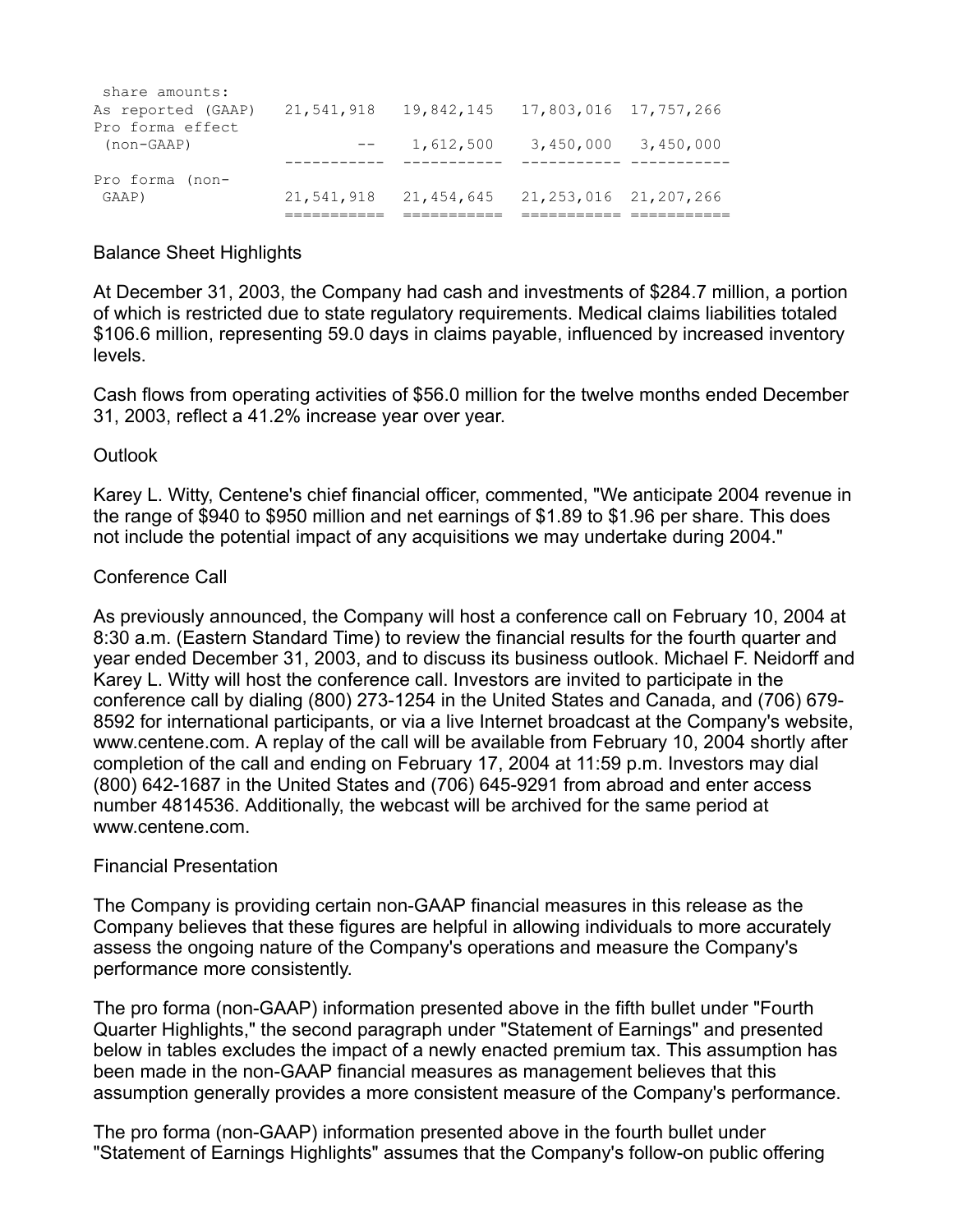was completed as of January 1, 2003. This assumption has been made in the non-GAAP financial measures as management believes that this assumption generally provides a more consistent measure of the Company's performance.

The Company uses the presented non-GAAP financial measures internally to focus management on period-to-period changes in the Company's core business. Therefore, the Company believes that this information is meaningful in addition to the information contained in the GAAP presentation of financial information. The presentation of this additional non-GAAP financial information is not intended to be considered in isolation or as a substitute for the financial information prepared and presented in accordance with GAAP.

#### About Centene Corporation

Centene Corporation provides managed care programs and related services to individuals receiving benefits under Medicaid, including Supplemental Security Income (SSI), and the State Children's Health Insurance Program (SCHIP). The Company operates health plans in Wisconsin, Texas, Indiana, New Jersey and Ohio. In addition, the Company contracts with other healthcare organizations to provide specialty services including behavioral health, nurse triage and pharmacy compliance. Information regarding Centene is available via the Internet at www.centene.com.

The information provided above in the first, second and third paragraphs following the bullet listing under "Fourth Quarter Highlights" and in the paragraph under "Outlook" contain forward-looking statements that relate to future events and future financial performance of Centene. These forward-looking statements represent the Company's estimates as of February 9, 2004. Subsequent events and developments may cause the Company's estimates to change. The Company disclaims any obligation to update this forward-looking financial information in the future. Readers are cautioned that matters subject to forwardlooking statements involve known and unknown risks and uncertainties, including economic, regulatory, competitive and other factors that may cause Centene's or its industry's actual results, levels of activity, performance or achievements to be materially different from any future results, levels of activity, performance or achievements expressed or implied by these forward-looking statements. Actual results may differ from projections or estimates due to a variety of important factors, including Centene's ability to accurately predict and effectively manage health benefits and other operating expenses, competition, changes in healthcare practices, changes in federal or state laws or regulations, inflation, provider contract changes, new technologies, reduction in provider payments by governmental payors, major epidemics, disasters and numerous other factors affecting the delivery and cost of healthcare. The expiration, cancellation or suspension of Centene's Medicaid managed care contracts by state governments would also negatively affect Centene.

#### CENTENE CORPORATION AND SUBSIDIARIES CONSOLIDATED BALANCE SHEETS (In thousands, except share data)

|                                         | December 31,        |      |
|-----------------------------------------|---------------------|------|
|                                         | 2003                | 2002 |
|                                         |                     |      |
| ASSETS                                  |                     |      |
| Current assets:                         |                     |      |
| Cash and cash equivalents               | $$64,346$ $$59,656$ |      |
| Premium and related receivables, net of |                     |      |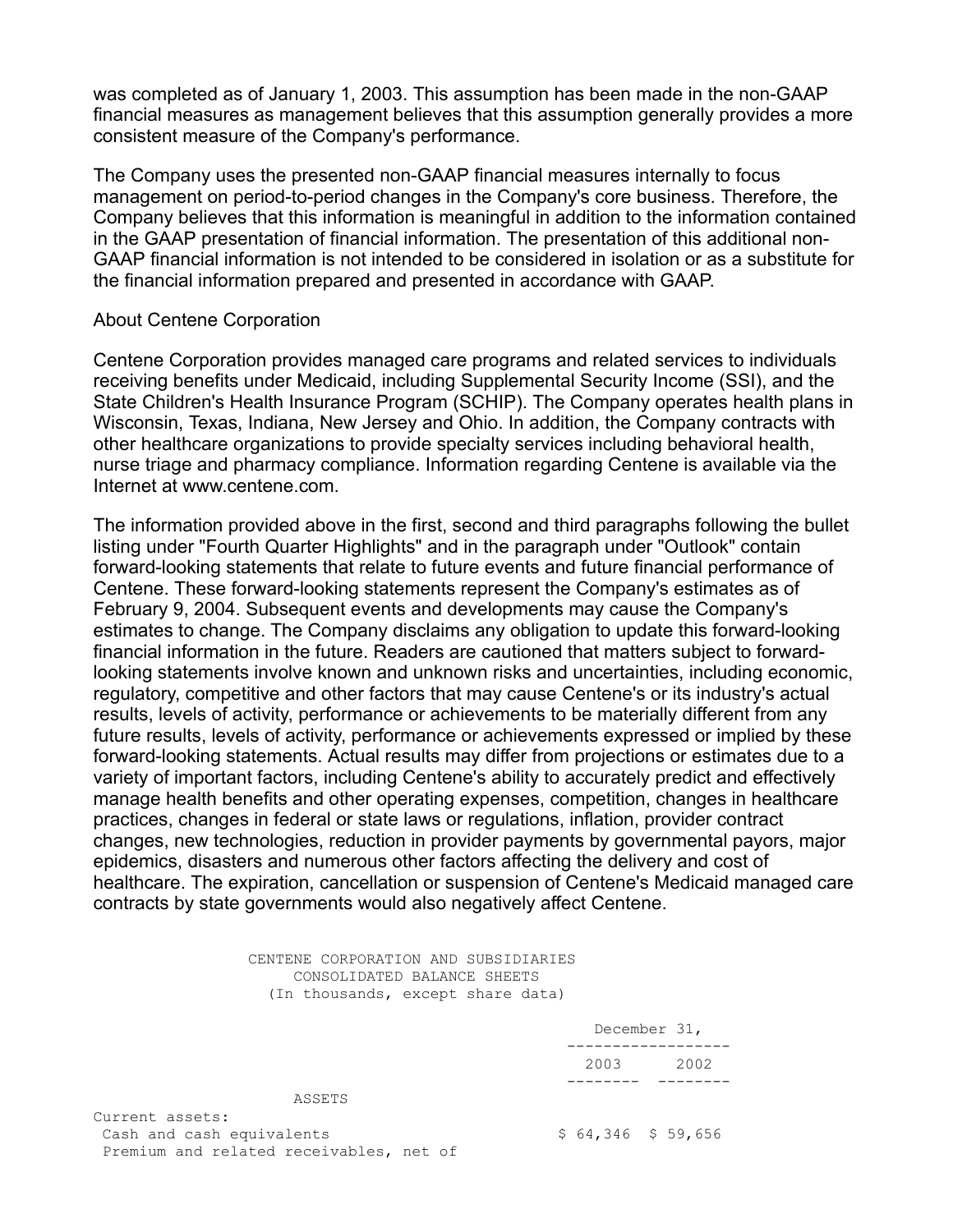| allowances of \$607 and \$219, respectively<br>Short-term investments, at fair value (amortized | 20,308                          | 16,773                 |
|-------------------------------------------------------------------------------------------------|---------------------------------|------------------------|
| $cost$ \$15,192 and \$9,687, respectively)                                                      | 15,160                          | 9,571                  |
| Deferred income taxes                                                                           | 2,732                           | 2,846                  |
| Other current assets                                                                            |                                 | 7,755 4,243<br>------- |
| Total current assets                                                                            |                                 | 110,301 93,089         |
| Long-term investments, at fair value (amortized<br>cost \$183,749 and \$78,025, respectively)   | 184,811                         | 79,666                 |
| Restricted deposits, at fair value (amortized cost<br>\$20,201 and \$15,561, respectively)      | 20,364                          | 15,762                 |
| Property, software and equipment                                                                |                                 | 23,106 6,295           |
| Goodwill                                                                                        |                                 | 13,066 5,022           |
| Intangible assets                                                                               |                                 | 6,294 5,673            |
| Other assets                                                                                    |                                 | $4,750$ $4,820$        |
| Total assets                                                                                    | \$362,692 \$210,327<br>======== |                        |
|                                                                                                 |                                 |                        |
| LIABILITIES AND STOCKHOLDERS' EQUITY                                                            |                                 |                        |
| Current liabilities:<br>Medical claims liabilities                                              |                                 |                        |
| Accounts payable and accrued expenses                                                           | $$106,569$ \$ 91,181            | 17,965 10,748          |
| Unearned revenue                                                                                | 3,673                           |                        |
| Current portion of long-term debt and notes                                                     |                                 |                        |
| payable                                                                                         | 579                             |                        |
| Total current liabilities                                                                       | ---------<br>128,786            | 101,929                |
| Long-term debt                                                                                  | 7,616                           |                        |
| Other liabilities                                                                               |                                 | 6,175 5,334            |
|                                                                                                 |                                 |                        |
| Total liabilities                                                                               | 142,577                         | 107,263                |
| Minority interest                                                                               |                                 | 881                    |
| Stockholders' equity:                                                                           |                                 |                        |
| Common stock, \$.001 par value; authorized                                                      |                                 |                        |
| 40,000,000 shares; shares issued and                                                            |                                 |                        |
| outstanding: 20, 131, 924 and 16, 243, 649,                                                     |                                 |                        |
| respectively                                                                                    | 20                              | 16                     |
| Additional paid-in capital                                                                      |                                 | 157,380 72,372         |
| Accumulated other comprehensive income:                                                         |                                 |                        |
| Unrealized gain on investments, net of tax                                                      | 740                             | 1,087                  |
| Retained earnings                                                                               | 61,975                          | 28,708                 |
| Total stockholders' equity                                                                      | 220,115<br>---------            | 102,183<br>---------   |
| Total liabilities and stockholders' equity                                                      | \$362,692 \$210,327             |                        |
|                                                                                                 |                                 | :=======     ========  |

 CENTENE CORPORATION AND SUBSIDIARIES CONSOLIDATED STATEMENTS OF EARNINGS (In thousands, except share data)

| THREE MONTHS ENDED<br>DECEMBER 31, |      | YEAR ENDED<br>DECEMBER 31, |      |  |  |
|------------------------------------|------|----------------------------|------|--|--|
| 2003                               | 2002 | 2003                       | 2002 |  |  |

(Unaudited)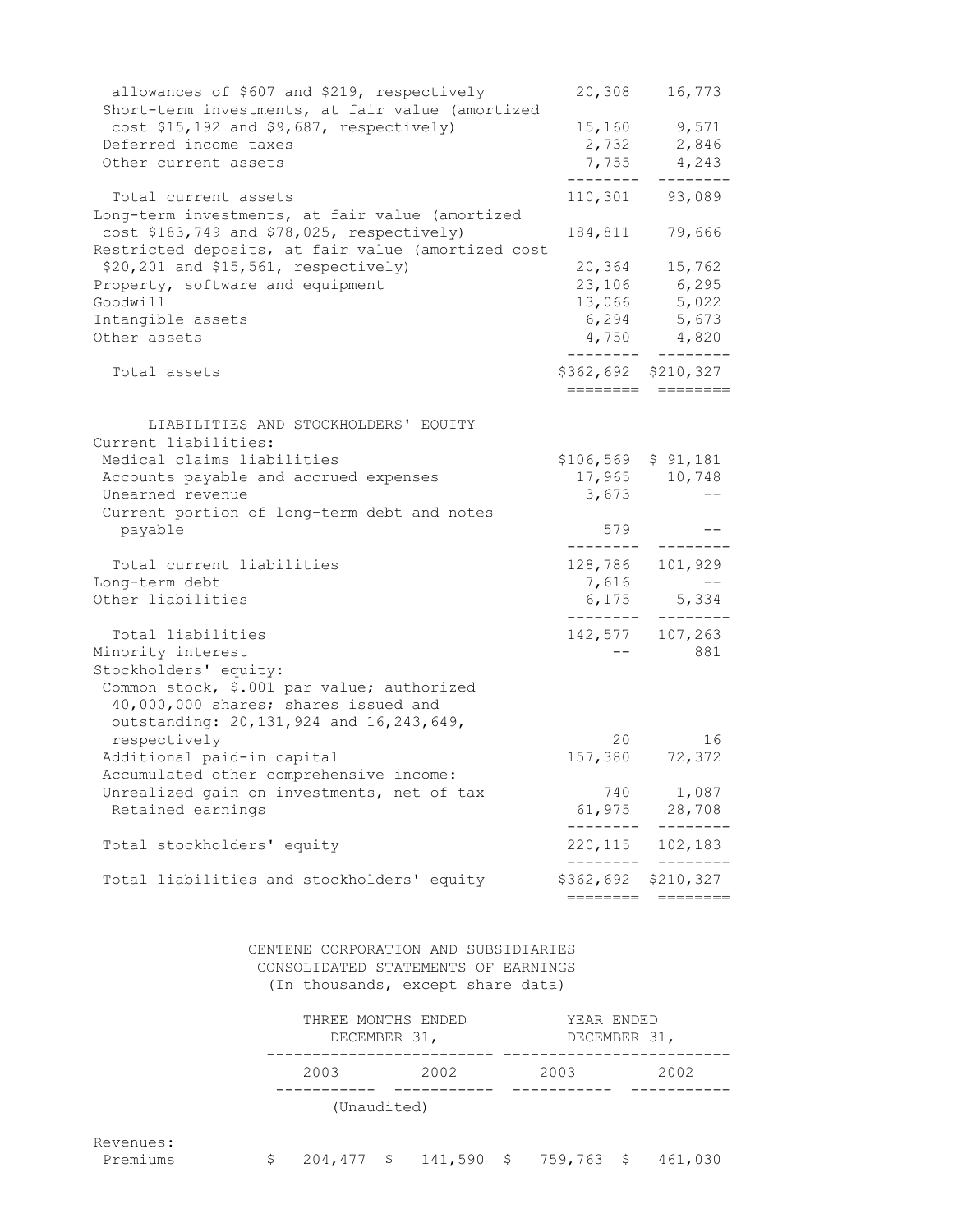| Services                                          | 2,833                                               |     | 136                |    | 9,967                           |     | 457                     |
|---------------------------------------------------|-----------------------------------------------------|-----|--------------------|----|---------------------------------|-----|-------------------------|
| Total revenues                                    | 207,310                                             |     | 141,726            |    | 769,730                         |     | 461,487                 |
| Expenses:                                         |                                                     |     |                    |    |                                 |     |                         |
| Medical costs                                     | 166,068                                             |     | 116,771            |    | 626,192                         |     | 379,468                 |
|                                                   |                                                     |     |                    |    |                                 |     |                         |
| Cost of services                                  | 2,054                                               |     | 89                 |    | 8,323                           |     | 341                     |
| General and                                       |                                                     |     |                    |    |                                 |     |                         |
| administrative                                    |                                                     |     |                    |    |                                 |     |                         |
| expenses                                          | 25,384                                              |     | 15,268             |    | 88,288                          |     | 50,072                  |
|                                                   |                                                     |     |                    |    |                                 |     |                         |
| Total operating                                   |                                                     |     |                    |    |                                 |     |                         |
| expenses                                          | 193,506                                             |     | 132,128            |    | 722,803                         |     | 429,881                 |
|                                                   |                                                     |     |                    |    |                                 |     |                         |
| Earnings from                                     |                                                     |     |                    |    |                                 |     |                         |
| operations                                        | 13,804                                              |     | 9,598              |    | 46,927                          |     | 31,606                  |
| Other income                                      |                                                     |     |                    |    |                                 |     |                         |
| (expense) :                                       |                                                     |     |                    |    |                                 |     |                         |
| Investment and                                    |                                                     |     |                    |    |                                 |     |                         |
| other income                                      | 1,684                                               |     | 916                |    | 5,160                           |     | 9,575                   |
| Interest expense                                  | (92)                                                |     | (18)               |    | (194)                           |     | (45)                    |
|                                                   |                                                     |     |                    |    |                                 |     |                         |
| Earnings before                                   |                                                     |     |                    |    |                                 |     |                         |
| income taxes                                      | 15,396                                              |     | 10,496             |    | 51,893                          |     | 41,136                  |
| Income tax expense                                | 5,699                                               |     | 3,798              |    | 19,504                          |     | 15,631                  |
| Minority interest                                 |                                                     |     | 116                |    | 881                             |     | 116                     |
| Net earnings                                      | 9,697<br>\$.                                        | Ş.  | $6,814$ \$ 33,270  |    |                                 |     | \$ 25,621               |
|                                                   |                                                     |     |                    |    |                                 |     |                         |
| Earnings per share:                               |                                                     |     |                    |    |                                 |     |                         |
| Basic earnings                                    |                                                     |     |                    |    |                                 |     |                         |
| per common                                        |                                                     |     |                    |    |                                 |     |                         |
| share                                             | 0.48<br>\$                                          | \$  | $0.42 \frac{1}{5}$ |    | 1.86                            | \$  | 1.63                    |
| Diluted earnings                                  |                                                     |     |                    |    |                                 |     |                         |
| per common                                        |                                                     |     |                    |    |                                 |     |                         |
| share                                             | \$<br>0.45                                          | \$. | $0.38$ \$          |    | 1.73                            | \$. | 1.47                    |
| Weighted average                                  |                                                     |     |                    |    |                                 |     |                         |
| number of shares                                  |                                                     |     |                    |    |                                 |     |                         |
| outstanding:                                      |                                                     |     |                    |    |                                 |     |                         |
| Basic                                             | 20,100,285                                          |     | 16,177,934         |    | 17,852,213                      |     | 15,716,040              |
| Diluted                                           | 21, 541, 918 17, 858, 936 19, 211, 076 17, 466, 116 |     |                    |    |                                 |     |                         |
|                                                   |                                                     |     |                    |    |                                 |     |                         |
|                                                   |                                                     |     |                    |    |                                 |     |                         |
|                                                   | CENTENE CORPORATION AND SUBSIDIARIES                |     |                    |    |                                 |     |                         |
|                                                   | CONSOLIDATED STATEMENTS OF CASH FLOWS               |     |                    |    |                                 |     |                         |
|                                                   |                                                     |     | (In thousands)     |    |                                 |     |                         |
|                                                   |                                                     |     |                    |    |                                 |     |                         |
|                                                   |                                                     |     |                    |    |                                 |     | Year Ended December 31, |
|                                                   |                                                     |     |                    |    | _________________<br>2003 — 100 |     | 2002                    |
|                                                   |                                                     |     |                    |    |                                 |     |                         |
| Cash flows from operating activities:             |                                                     |     |                    |    |                                 |     |                         |
| Net earnings                                      |                                                     |     |                    | \$ |                                 |     | 33,270 \$ 25,621        |
| Adjustments to reconcile net earnings to net cash |                                                     |     |                    |    |                                 |     |                         |
| provided by operating activities --               |                                                     |     |                    |    |                                 |     |                         |
| Depreciation and amortization                     |                                                     |     |                    |    | 6,448                           |     | 2,565                   |
|                                                   |                                                     |     |                    |    | 188                             |     | 270                     |
| Stock compensation expense                        |                                                     |     |                    |    |                                 |     |                         |
| Minority interest                                 |                                                     |     |                    |    | (881)                           |     | (116)                   |
| Gain on sale of investments                       |                                                     |     |                    |    | (1, 646)                        |     | (649)                   |
| Changes in assets and liabilities --              |                                                     |     |                    |    |                                 |     |                         |
| Premium and related receivables                   |                                                     |     |                    |    | (2, 364)                        |     | (2, 449)                |
| Other current assets                              |                                                     |     |                    |    | (3, 180)                        |     | (1, 463)                |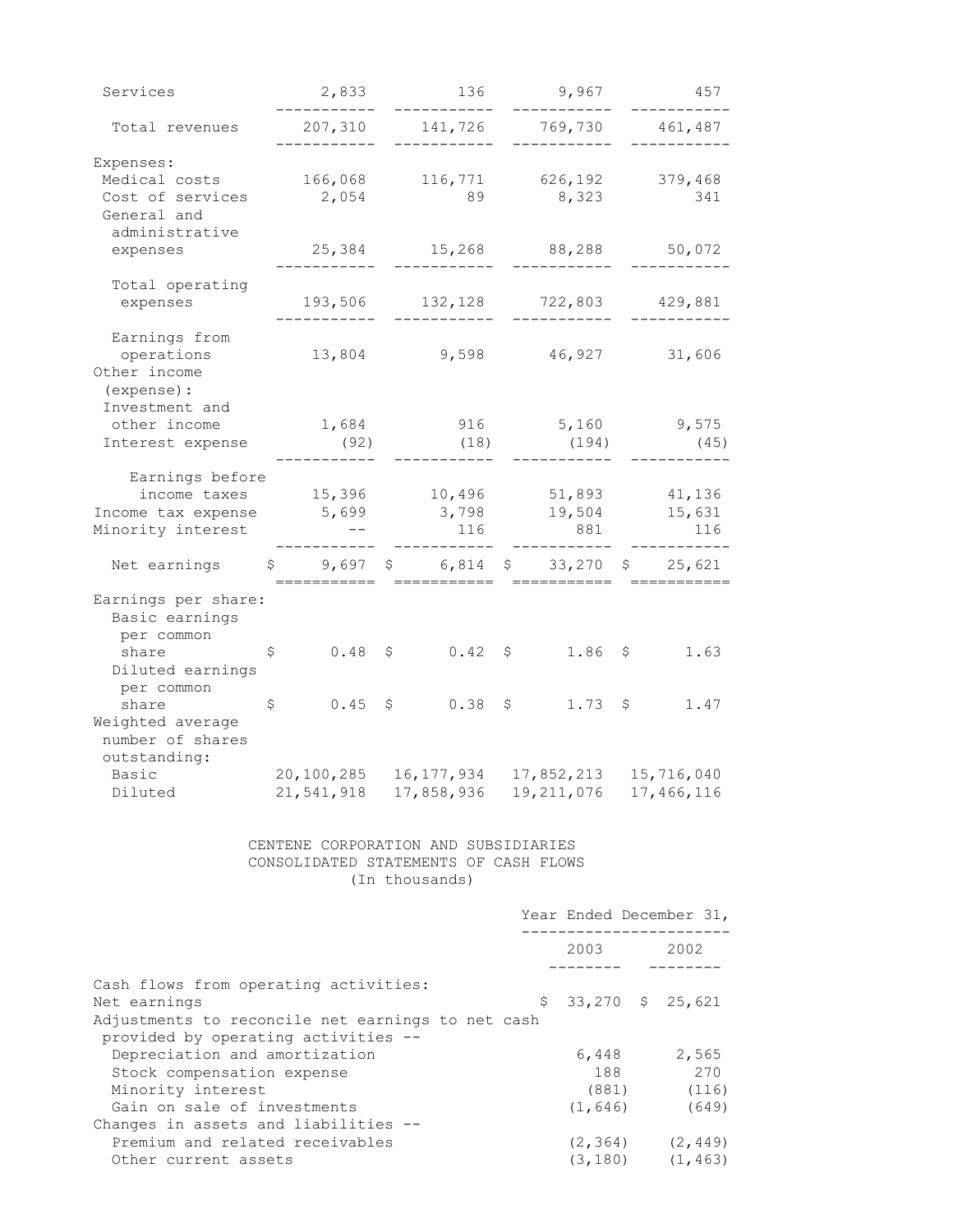| Deferred income taxes                                    | 772                  | (574)                     |
|----------------------------------------------------------|----------------------|---------------------------|
| Other assets                                             | 223                  | 857                       |
| Medical claims liabilities                               |                      | 15,053 15,386             |
| Unearned revenue                                         |                      | $3,673$ (827)             |
| Accounts payable and accrued expenses                    |                      | 3,897 1,910               |
| Other operating activities                               |                      | 546 (872)                 |
| Net cash provided by operating activities                |                      | 55,999 39,659             |
| Cash flows from investing activities:                    |                      |                           |
| Purchase of property and equipment                       |                      | $(19, 162)$ $(3, 918)$    |
| Purchase of investments                                  |                      | $(435, 282)$ $(192, 371)$ |
| Sales and maturities of investments                      | 319,564 127,706      |                           |
| Acquisitions, net of cash acquired                       |                      | $(5, 861)$ $(11, 096)$    |
| Net cash used in investing activities                    | ---------            | $(140, 741)$ $(79, 679)$  |
| Cash flows from financing activities:                    |                      |                           |
| Net proceeds from issuance of common stock 81,313 10,318 |                      |                           |
| Proceeds from exercise of stock options                  | 1, 145 491           |                           |
| Extinguishment of acquired liabilities                   | (1, 218)             | $\qquad \qquad -$         |
| Cash paid for fractional share impact of stock           |                      |                           |
| split                                                    | (3)                  |                           |
| Proceeds from borrowings                                 | 8,581                |                           |
| Reduction of long-term debt and notes payable            | (386)                |                           |
| Net cash provided by financing activities                | 89,432               | 10,809                    |
| Net increase (decrease) in cash and cash                 |                      |                           |
| equivalents                                              |                      | $4,690$ (29,211)          |
| Cash and cash equivalents, beginning of period           |                      | 59,656 88,867             |
| Cash and cash equivalents, end of period                 | $$64,346$$ $$59,656$ |                           |
| Interest paid                                            | $$176$ \$            | 28                        |
| Income taxes paid                                        | \$<br>19,935         | \$16,433                  |

#### CENTENE CORPORATION SUPPLEMENTAL FINANCIAL DATA

|                    | O4<br>2003 | O <sub>3</sub><br>2003 | 02<br>2003 | Q1<br>2003 |
|--------------------|------------|------------------------|------------|------------|
| MEMBERSHIP         |            |                        |            |            |
| Wisconsin          | 157,800    | 150,200                | 145,600    | 139,100    |
| Texas              | 158,400    | 152,100                | 131,400    | 122,700    |
| Indiana            | 119,400    | 112,100                | 109,000    | 104,800    |
| New Jersey         | 54,000     | 52,700                 | 52,700     | 52,700     |
| TOTAL              | 489,600    | 467,100                | 438,700    | 419,300    |
|                    |            |                        |            |            |
|                    |            |                        |            |            |
| Medicaid           | 411,800    | 389,200                | 361,700    | 344,700    |
| SCHIP              |            | 68,400 68,600          | 68,800     | 66,600     |
| SSI                | 9,400      | 9,300                  | 8,200      | 8,000      |
| TOTAL              | 489,600    | 467,100                | 438,700    | 419,300    |
|                    |            |                        |            |            |
| REVENUE PER MEMBER |            | $$142.38$ $$143.98$    | \$142.26   | \$142.06   |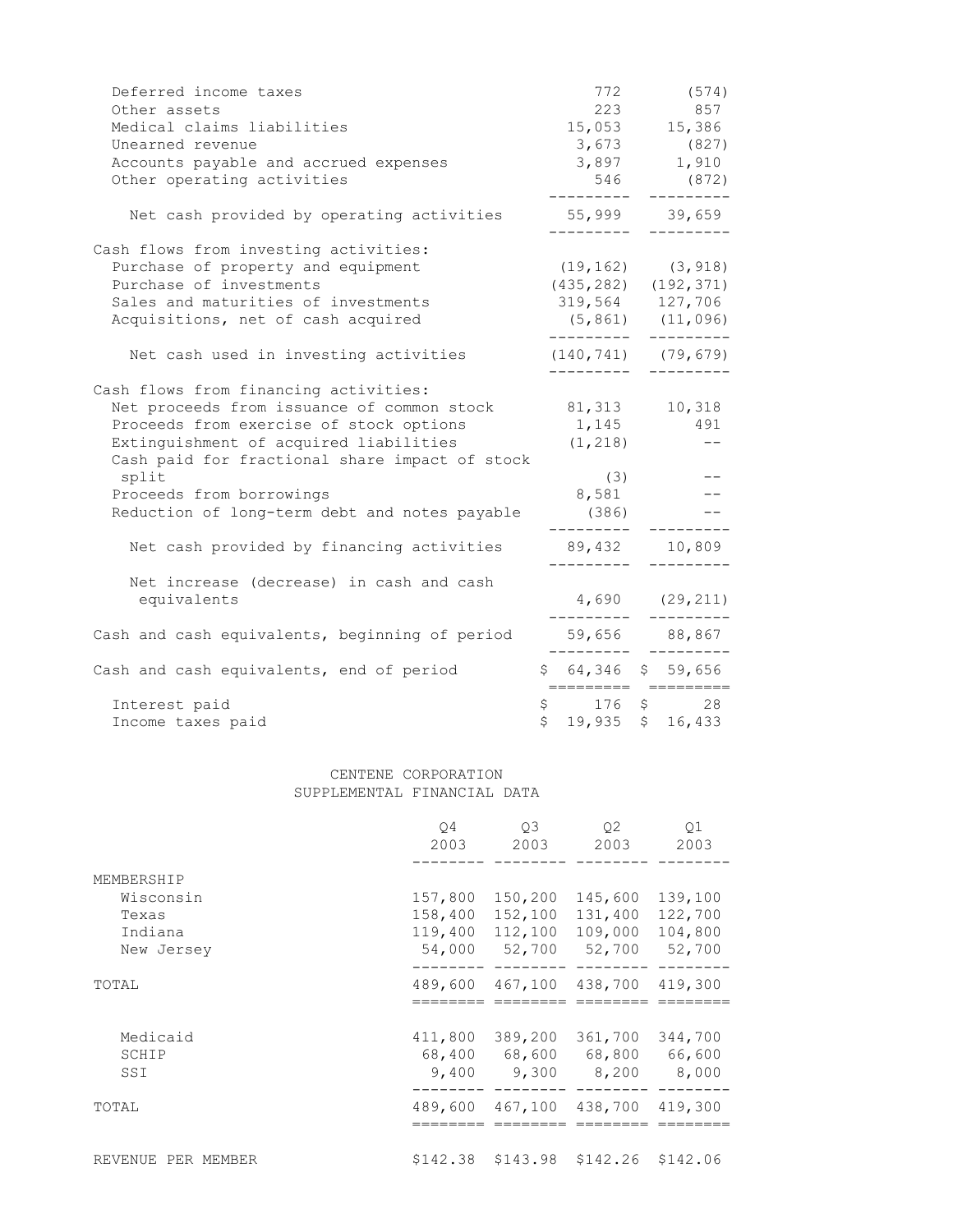CLAIMS Period-end inventory 131,000 59,400 109,900 144,500 Average inventory 102,500 75,600 85,400 131,400 Period-end inventory per member 0.27 0.13 0.25 0.34

DAYS IN CLAIMS PAYABLE (a) 59.0 52.5 52.0 58.1

(a) Days in Claims Payable is a calculation of Medical Claims Liabilities at the end of the period divided by average claims expense per calendar day for such period.

ANNUALIZED RETURN

ON EQUITY (b) 18.1%(c) 21.3%(c) 27.1% 27.0%

- (b) Annualized Return on Equity is calculated as follows: (net income for quarter x 4) divided by ((beginning of period equity + end of period equity) divided by 2).
- (c) Reflects a 3,450,000 share follow-on offering completed August 13, 2003.

HEALTH BENEFITS RATIO BY CATEGORY:

|                                                           | THREE MONTHS ENDED<br>DECEMBER 31,     | YEAR ENDED<br>DECEMBER 31,                  |  |  |
|-----------------------------------------------------------|----------------------------------------|---------------------------------------------|--|--|
|                                                           | 2003 2002                              | 2003<br>2002                                |  |  |
| Medicaid (excluding SSI) and SCHIP<br>SSI<br>Total (GAAP) | 80.7% 82.2%<br>98.9 100.7<br>81.2 82.5 | 81.7% 82.2%<br>$102.5$ $100.7$<br>82.4 82.3 |  |  |
| Total (non-GAAP), excluding effect of<br>premium tax      | 81.6 82.5                              | 82.6 82.3                                   |  |  |

#### GENERAL AND ADMINISTRATIVE EXPENSE RATIO BY BUSINESS SEGMENT:

|                                                        |      | THREE MONTHS ENDED<br>DECEMBER 31, |                |               | YEAR ENDED<br>DECEMBER 31, |       |
|--------------------------------------------------------|------|------------------------------------|----------------|---------------|----------------------------|-------|
|                                                        |      | 2003                               | 2002           |               | 2003                       | 2002  |
|                                                        | GAAP | non-GAAP(d)                        |                | GAAP          | non-GAAP (d)               |       |
| Medicaid Managed Care 10.2%<br>Specialty Services 53.5 |      | 9.8%<br>53.5                       | 10.8%<br>$- -$ | 10.3%<br>38.2 | 10.1%<br>38.2              | 10.9% |
| Total                                                  | 12.2 | 11.8                               | 10.8           | 11.5          | 11.3                       | 10.9  |

(d)Excluding effect of premium tax.

#### MEDICAL CLAIMS LIABILITES (In thousands)

The change in medical claims liabilities is summarized as follows:

 December 31, --------------------------- 2003 2002 -------- ---------